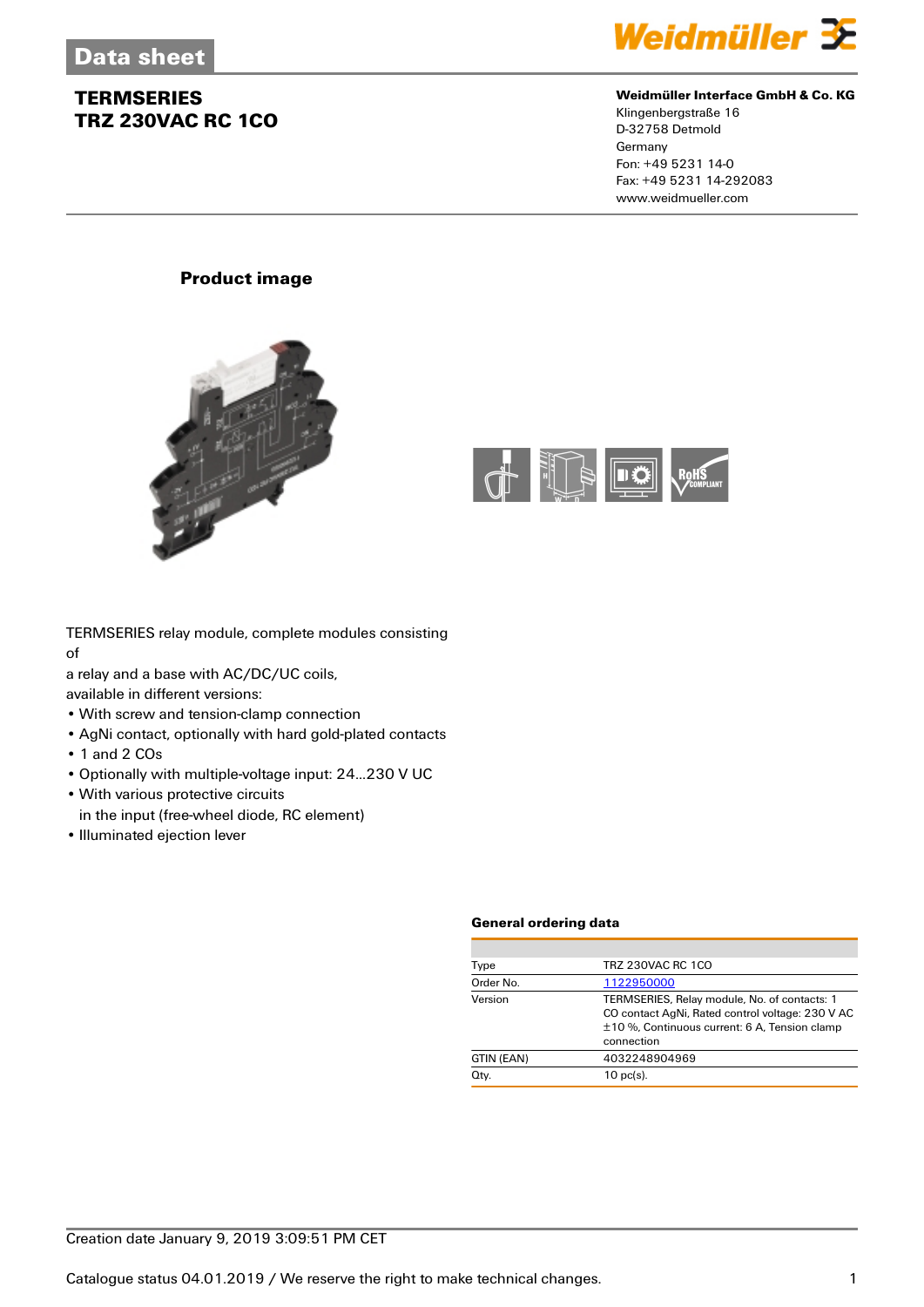# **Technical data**

**Dimensions and weights**



### **Weidmüller Interface GmbH & Co. KG**

Klingenbergstraße 16 D-32758 Detmold Germany Fon: +49 5231 14-0 Fax: +49 5231 14-292083

| Width                                                                                 | 6.4 mm                                                | Width (inches)                          | 0.252 inch                                           |
|---------------------------------------------------------------------------------------|-------------------------------------------------------|-----------------------------------------|------------------------------------------------------|
| Height                                                                                | 90.5 mm                                               | Height (inches)                         | 3.563 inch                                           |
| Depth                                                                                 | 87.8 mm                                               | Depth (inches)                          | 3.457 inch                                           |
| Net weight                                                                            | 32.1 <sub>g</sub>                                     |                                         |                                                      |
| <b>Temperatures</b>                                                                   |                                                       |                                         |                                                      |
|                                                                                       |                                                       |                                         |                                                      |
| Humidity                                                                              | 5-95% rel. humidity, $T_u =$<br>40°C, no condensation | Operating temperature, max.             | 60 °C                                                |
| Operating temperature, min.                                                           | -40 °C                                                | Storage temperature, max.               | 85 °C                                                |
| Storage temperature, min.                                                             | -40 °C                                                | Operating temperature                   | -40 °C60 °C                                          |
| Storage temperature                                                                   | -40 °C85 °C                                           |                                         |                                                      |
| <b>Environmental Product Compliance</b>                                               |                                                       |                                         |                                                      |
| <b>REACH SVHC</b>                                                                     | Lead 7439-92-1                                        |                                         |                                                      |
| <b>Rated data UL</b>                                                                  |                                                       |                                         |                                                      |
|                                                                                       |                                                       |                                         |                                                      |
| Ambient temperature (operational), max. 60 °C                                         |                                                       | Connection cross-section AWG, min.      | <b>AWG 26</b>                                        |
| Connection cross-section AWG, max.                                                    | <b>AWG 14</b>                                         | Type of conductor                       | rigid copper conductor,<br>flexible copper conductor |
| Pollution severity level                                                              | $\overline{2}$                                        |                                         |                                                      |
| Input                                                                                 |                                                       |                                         |                                                      |
|                                                                                       |                                                       |                                         |                                                      |
| Rated control voltage                                                                 | 230 V AC ± 10 %                                       | <b>Rated current AC</b>                 | 8.8 mA                                               |
| Power rating                                                                          | 2.3 VA                                                | Pull-in/drop-out voltage, typ.          | 122 V / 45.5 V AC                                    |
| Pull-in/drop-out current, typ.                                                        | 5.5 mA / 2 mA AC                                      | Status indicator                        | Green LED                                            |
| Protective circuit                                                                    | Rectifier, RC element                                 | <b>RC</b> filter                        | $94 \Omega / 100 \text{ nF}$                         |
| Coil voltage of the replacement relay<br>deviating from the rated control voltage Yes |                                                       | Coil voltage of the replacement relay   | 60 V DC                                              |
| <b>Output</b>                                                                         |                                                       |                                         |                                                      |
|                                                                                       |                                                       |                                         |                                                      |
| Rated switching voltage                                                               | 250 V AC                                              | Max. switching voltage, AC              | 250 V                                                |
| Max. switching voltage, DC                                                            | 250V                                                  | Continuous current                      | 6 A                                                  |
| Inrush current                                                                        | 20 A / 20 ms                                          | AC switching capacity (resistive), max. | 1500 VA                                              |
| DC switching capacity (resistive), max.                                               | 144 W @ 24 V                                          | Switch-on delay                         | $\leq 10$ ms                                         |
| Switch-off delay                                                                      | ≤ 12 ms                                               | Min. switching power                    | 1 mA @ 24 V, 10 mA @ 12<br>V. 100 mA $@5V$           |
| Max. switching frequency at rated load 0.1 Hz                                         |                                                       |                                         |                                                      |
| <b>Contact data</b>                                                                   |                                                       |                                         |                                                      |
|                                                                                       |                                                       |                                         |                                                      |
| Contact type                                                                          | 1 CO contact (AgNi)                                   | Mechanical service life                 | $5 \times 10^6$ switching cycles                     |
| <b>General data</b>                                                                   |                                                       |                                         |                                                      |
| Mounting rail                                                                         | <b>TS 35</b>                                          | <b>Test button</b>                      | No                                                   |
| Mechanical switch position indicator                                                  | No                                                    | Colour                                  | <b>Black</b>                                         |
| UL 94 flammability rating                                                             | $V-0$                                                 |                                         |                                                      |
|                                                                                       |                                                       |                                         |                                                      |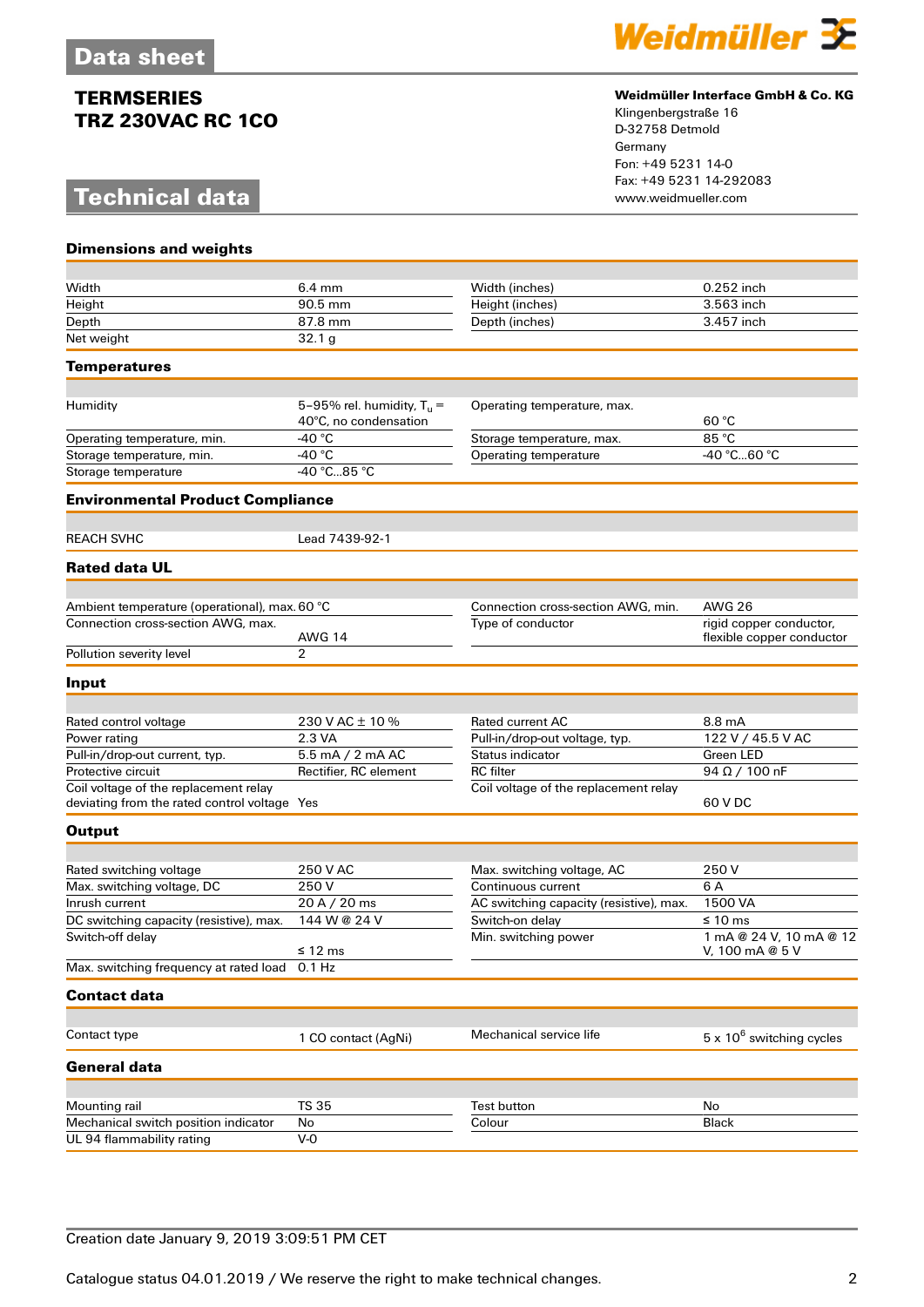# **Technical data**

**Insulation coordination**



### **Weidmüller Interface GmbH & Co. KG**

Klingenbergstraße 16 D-32758 Detmold Germany Fon: +49 5231 14-0 Fax: +49 5231 14-292083

| Rated voltage                                   | 300 V                                     | Surge voltage category                  | Ш                          |
|-------------------------------------------------|-------------------------------------------|-----------------------------------------|----------------------------|
| Pollution severity                              | $\overline{2}$                            | Protection degree                       | <b>IP20</b>                |
| Dielectric strength input - output              |                                           | Creepage and clearance distance input - |                            |
|                                                 | 4 kV <sub>eff</sub> / 1 min.              | output                                  | $\ge$ 5.5 mm               |
| Dielectric strength of open contact             | 1 kV $_{\rm eff}$ / 1 min                 | Dielectric strength to mounting rail    | 4 kV $_{\rm eff}$ / 1 min. |
| Impulse withstand voltage                       | 6 kV (1.2/50 µs)                          |                                         |                            |
| <b>Further details of approvals / standards</b> |                                           |                                         |                            |
|                                                 |                                           |                                         |                            |
| <b>Standards</b>                                | EN 50178, EN 55011, EN<br>61000-6-1, 2, 4 | Certificate No. (DNVGL)                 | TAA00001E5                 |
| Certificate no. (cULus)                         | E141197                                   |                                         |                            |
| <b>Connection data</b>                          |                                           |                                         |                            |
|                                                 |                                           |                                         |                            |
| Wire connection method                          | Tension clamp connection                  | Stripping length, rated connection      | 8 mm                       |
| Clamping range, rated connection                | $1.5 \text{ mm}^2$                        | Clamping range, min.                    | $0.14 \text{ mm}^2$        |
| Clamping range, max.                            |                                           | Wire connection cross section AWG,      |                            |
|                                                 | $2.5$ mm <sup>2</sup>                     | min.                                    | AWG 26                     |
| Wire connection cross section AWG.              |                                           | Wire cross-section, solid, min.         |                            |
| max.                                            | <b>AWG 14</b>                             |                                         | $0.14 \text{ mm}^2$        |
| Wire cross-section, solid, max.                 |                                           | Wire connection cross-section, finely   |                            |
|                                                 | $2.5$ mm <sup>2</sup>                     | stranded, min.                          | $0.14 \text{ mm}^2$        |

| Wire connection cross section, finely                                        |                                 | Wire cross-section, finely stranded, min.                                                     |                     |
|------------------------------------------------------------------------------|---------------------------------|-----------------------------------------------------------------------------------------------|---------------------|
| stranded, max.                                                               | $2.5 \text{ mm}^2$              | (AWG)                                                                                         | AWG 26              |
| Wire cross-section, finely stranded, max.<br>(AWG)                           | <b>AWG 14</b>                   | Wire connection cross-section, finely<br>stranded with wire-end ferrules DIN<br>46228/4, min. | $0.14 \text{ mm}^2$ |
| Wire connection cross-section, finely<br>stranded with wire-end ferrules DIN |                                 | Conductor cross-section, flexible, AEH<br>(DIN 46228-1), min.                                 |                     |
| 46228/4, max.                                                                | $1.5 \text{ mm}^2$              |                                                                                               | $0.14 \text{ mm}^2$ |
| Conductor cross-section, flexible, AEH                                       |                                 | Twin wire-end ferrules, min.                                                                  |                     |
| (DIN 46228-1), max.                                                          | $1.5 \text{ mm}^2$              |                                                                                               | $0.5 \text{ mm}^2$  |
| Twin wire-end ferrules, max.                                                 | mm <sup>2</sup>                 | <b>Blade size</b>                                                                             | $0.6 \times 3.5$ mm |
| Gauge to IEC 60947-1                                                         | A <sub>1</sub> , B <sub>1</sub> |                                                                                               |                     |

## **Classifications**

| ETIM 5.0   | EC001437    | ETIM 6.0   | EC001437    |
|------------|-------------|------------|-------------|
| eClass 6.2 | 27-37-16-01 | eClass 7.1 | 27-37-16-01 |
| eClass 8.1 | 27-37-16-01 | eClass 9.0 | 27-37-16-01 |
| eClass 9.1 | 27-37-16-01 |            |             |

#### **Product information**

| Descriptive text ordering data  | Spare relay                                                   |
|---------------------------------|---------------------------------------------------------------|
|                                 | Type: RSS113060                                               |
|                                 | Orderno.: 4061630000                                          |
| Descriptive text technical data | Accessories and dimensional drawings: refer to the TERMSERIES |
|                                 | Accessories page.                                             |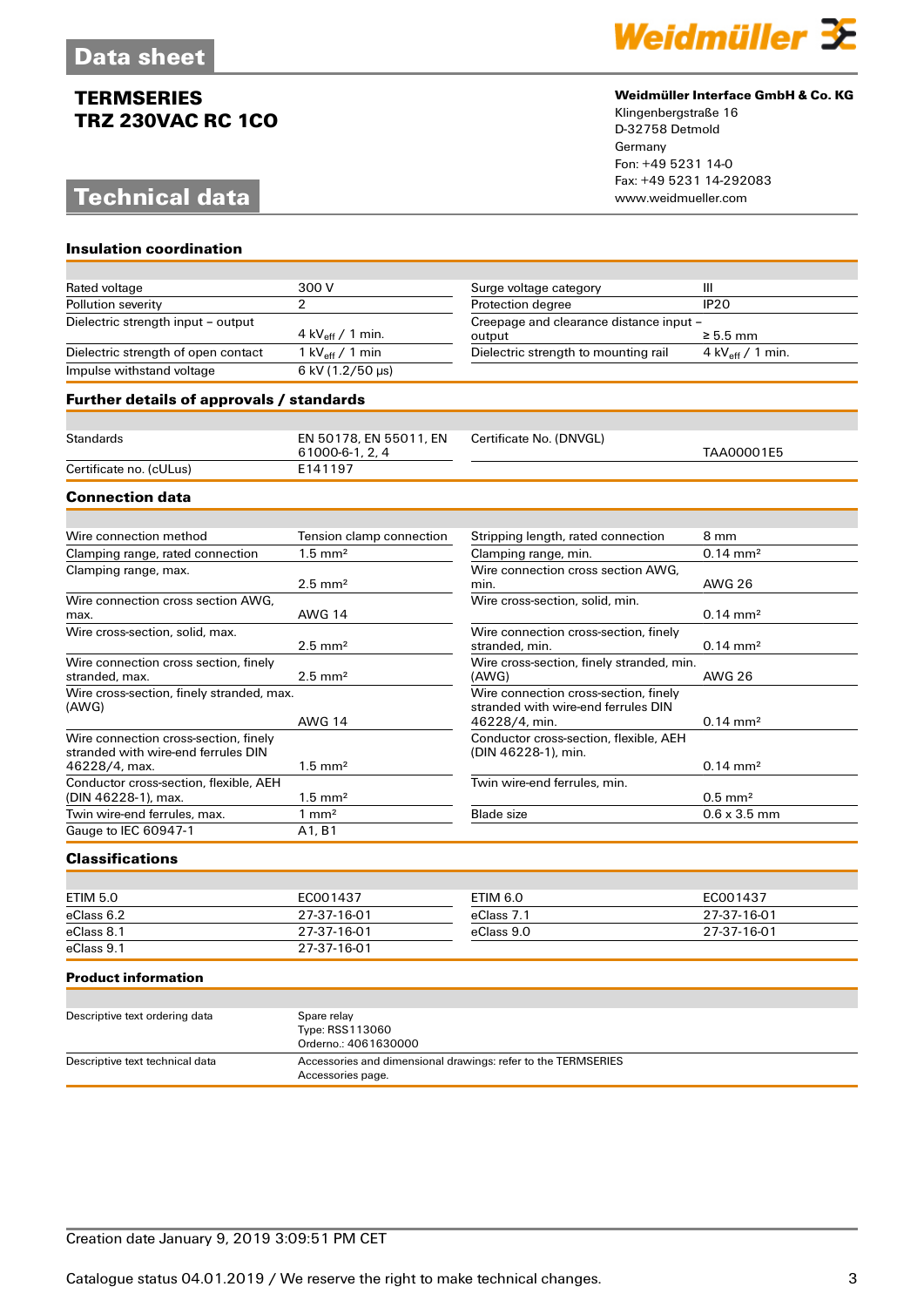# **Technical data**

### **Approvals**

Approvals



### **Weidmüller Interface GmbH & Co. KG**

Klingenbergstraße 16 D-32758 Detmold Germany Fon: +49 5231 14-0 Fax: +49 5231 14-292083

|--|

#### ROHS Conform

## **Downloads**

| Approval/Certificate/Document of |                                |
|----------------------------------|--------------------------------|
| Conformity                       | DE PA5600 160229 001.pdf       |
| Brochure/Catalogue               | <b>CAT 4.2 ELECTR 18/19 EN</b> |
| <b>Engineering Data</b>          | EPLAN, WSCAD, Zuken E3.S       |
| <b>Engineering Data</b>          | <b>STEP</b>                    |
| User Documentation               | <b>Operating Instructions</b>  |

## Creation date January 9, 2019 3:09:51 PM CET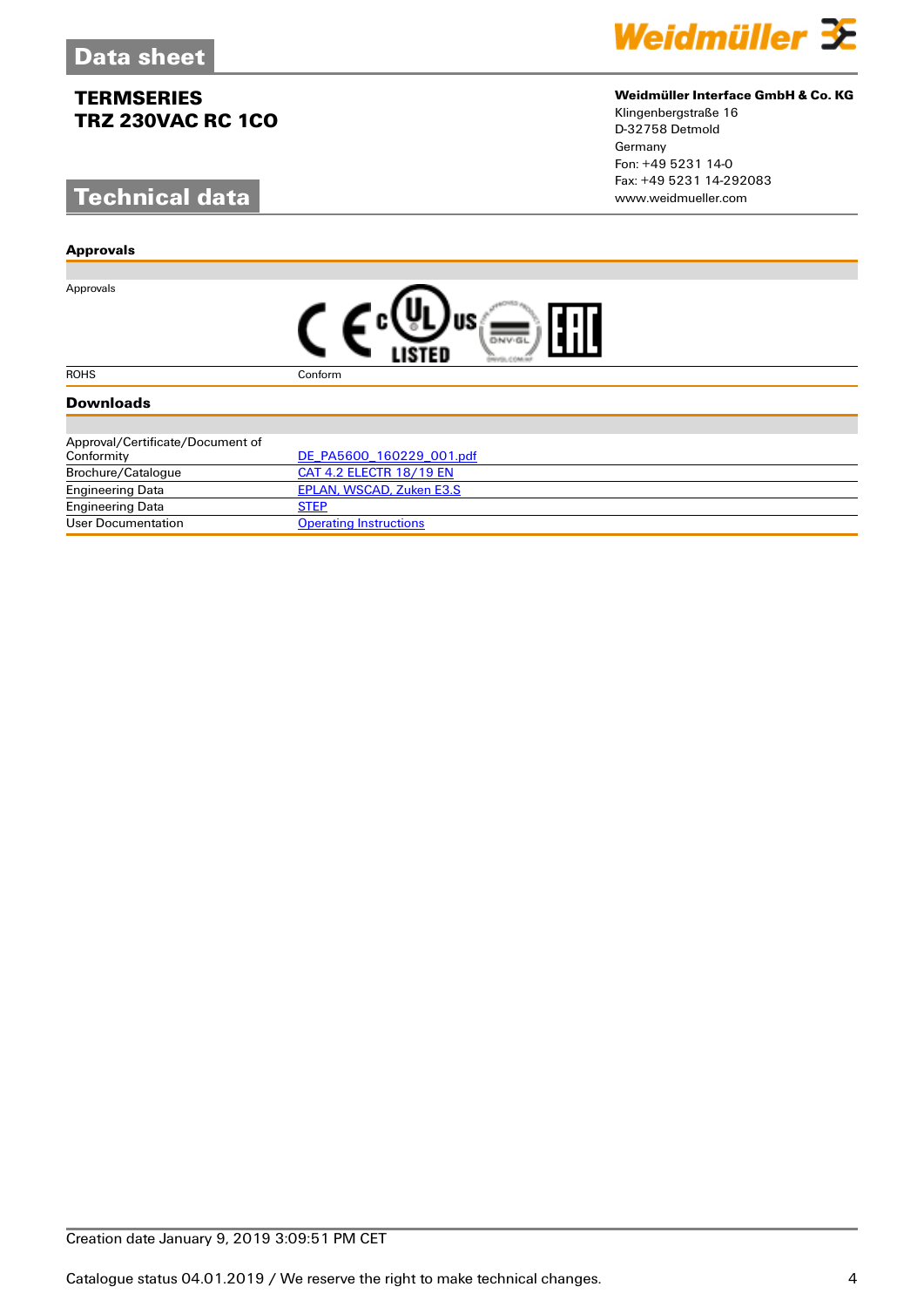# **Drawings**



## **Weidmüller Interface GmbH & Co. KG**

Klingenbergstraße 16 D-32758 Detmold Germany Fon: +49 5231 14-0 Fax: +49 5231 14-292083